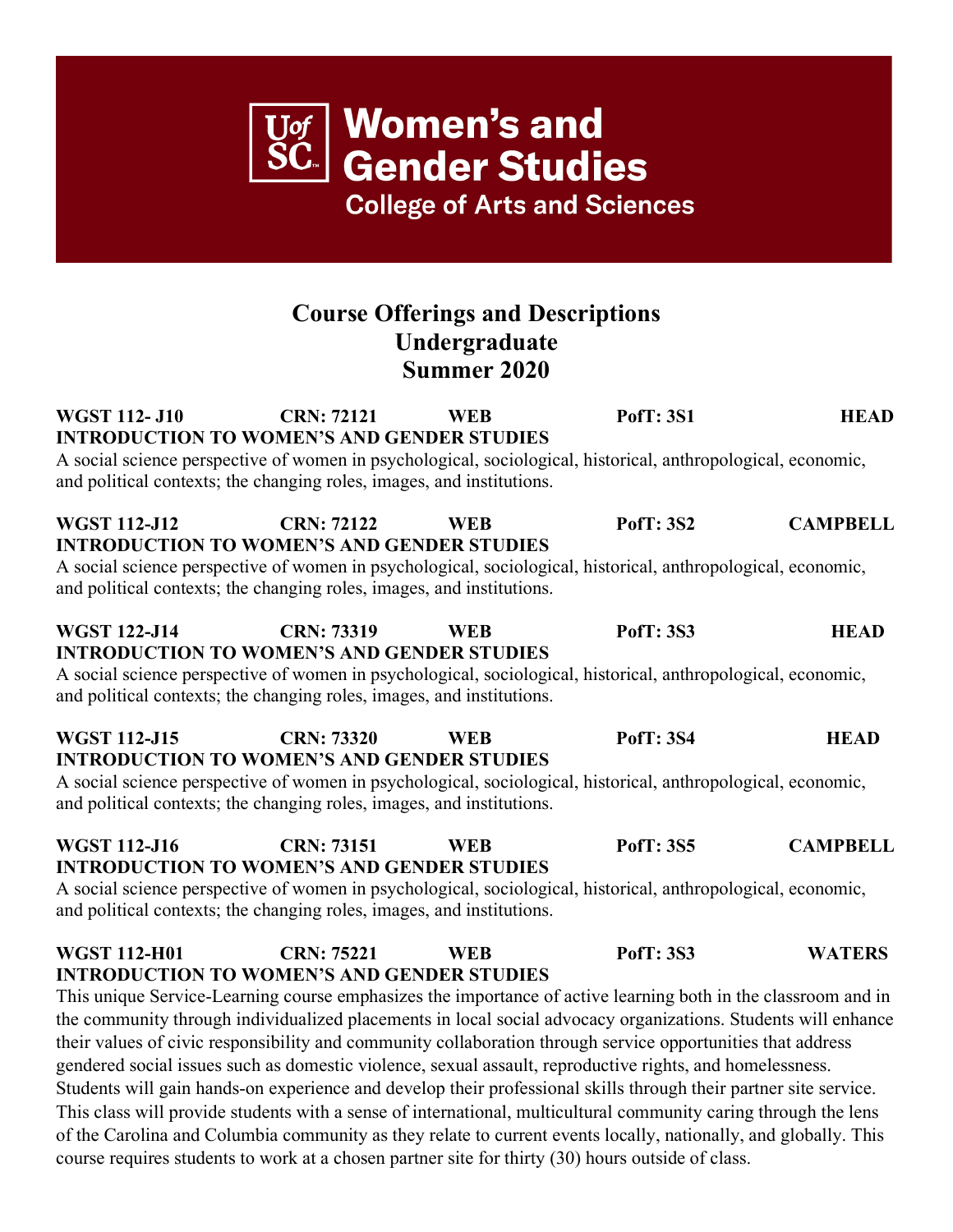| <b>WGST 113-J10</b>                | <b>CRN: 74455</b> | <b>WEB</b> | <b>PofT: 3S3</b>                                                                                                      | <b>SWAN</b>      |
|------------------------------------|-------------------|------------|-----------------------------------------------------------------------------------------------------------------------|------------------|
| <b>WOMEN'S HEALTH</b>              |                   |            |                                                                                                                       |                  |
|                                    |                   |            | Basic functioning of the female body; effects of society on processes of health and disease.                          |                  |
|                                    |                   |            |                                                                                                                       |                  |
| <b>WGST 300-J10</b>                | <b>CRN: 75906</b> | <b>WEB</b> | <b>PofT: 3S3</b>                                                                                                      | <b>PFEFFER</b>   |
| <b>SEX AND GENDER</b>              |                   |            |                                                                                                                       |                  |
|                                    |                   |            | Critical ways of thinking about sex and gender as social processes in everyday lives. Topics include how sex          |                  |
|                                    |                   |            | and gender shape and affect the experiences of women, men, girls, boys, and individuals who live in the spaces        |                  |
|                                    |                   |            | in-between (those who are intersex or transgender) across a wide range of social institutions (family, work,          |                  |
|                                    |                   |            | education, politics, etc.). This is an asynchronous, fully online, distributed learning course. Sociology is a social |                  |
|                                    |                   |            | science seeking to better understand how individuals, groups, social systems/structures and cultures shape (and       |                  |
|                                    |                   |            | are shaped by) one another. In this course, we will use a sociological lens to focus on the topics of sex and         |                  |
|                                    |                   |            | gender. While our focus will be on sex and gender, we will also study how other identities influence and affect       |                  |
|                                    |                   |            | gendered identities and experiences. A primary goal of this course is to introduce you to the perspectives and        |                  |
|                                    |                   |            | empirical findings on sex and gender in sociology, as well as to apply this empirical evidence to real-world          |                  |
|                                    |                   |            | experiences. Of critical importance is the goal of cultivating your skills for analyzing the social situations and    |                  |
|                                    |                   |            | events that you encounter in your everyday lives. Throughout this course, emphasis will be placed on                  |                  |
|                                    |                   |            | developing critical and integrative ways of thinking about sex and gender as social processes in our everyday         |                  |
|                                    |                   |            | lives. This is not a course exclusively about women and women's experiences. In this course, we will consider         |                  |
|                                    |                   |            | how sex and gender shape and affect the experiences of women, men, girls, boys, and individuals who live in           |                  |
|                                    |                   |            | the spaces in-between these categories (e.g., those who are intersex, transgender, transsexual, etc.)                 |                  |
| Cross-listed Course(s): SOCY 301   |                   |            |                                                                                                                       |                  |
| Prerequisite(s): SOCY 101          |                   |            |                                                                                                                       |                  |
|                                    |                   |            |                                                                                                                       |                  |
| <b>WGST 304-001</b>                | <b>CRN: 75053</b> | <b>WEB</b> | <b>PofT: 3S1</b>                                                                                                      | <b>WAGNER</b>    |
| RACE, CLASS, GENDER, AND SEXUALITY |                   |            |                                                                                                                       |                  |
|                                    |                   |            | Historical and contemporary power relationships in race, social class, gender, and sexual orientation.                |                  |
| Cross-listed Course(s): POLI 305   |                   |            |                                                                                                                       |                  |
| <b>WGST 432-001</b>                | <b>CRN: 75072</b> | <b>WEB</b> | <b>PofT: 3S4</b>                                                                                                      | <b>PACZYNSKI</b> |
| <b>MEN AND MASCULINITIES</b>       |                   |            |                                                                                                                       |                  |

This course provides an overview of psychological, social, physical, and emotional issues related to men's lives. The course examines the social construction of gender, men and work, men and health, men in relationships, male sexualities, men in families, masculinities in the media and popular culture, and violence and masculinities.

Cross-listed Course(s): PSYC 432

| <b>WGST 437-001</b>                                                        | <b>CRN: 73382</b> | WEB        | <b>PofT: 3S4</b> | <b>GULICK</b>     |  |  |  |  |
|----------------------------------------------------------------------------|-------------------|------------|------------------|-------------------|--|--|--|--|
| <b>WOMEN WRITERS</b>                                                       |                   |            |                  |                   |  |  |  |  |
| Representative works written by women.                                     |                   |            |                  |                   |  |  |  |  |
| Cross-listed Course(s): ENGL 437                                           |                   |            |                  |                   |  |  |  |  |
| <b>WGST 554-J10</b>                                                        | CRN: 75389        | <b>WEB</b> | <b>PofT: 3S4</b> | <b>KOONS-WITT</b> |  |  |  |  |
| <b>WOMEN AND CRIME</b>                                                     |                   |            |                  |                   |  |  |  |  |
| Impact of gender-based relations on crime and the criminal justice system. |                   |            |                  |                   |  |  |  |  |

Cross-listed Course(s): CRJU 554